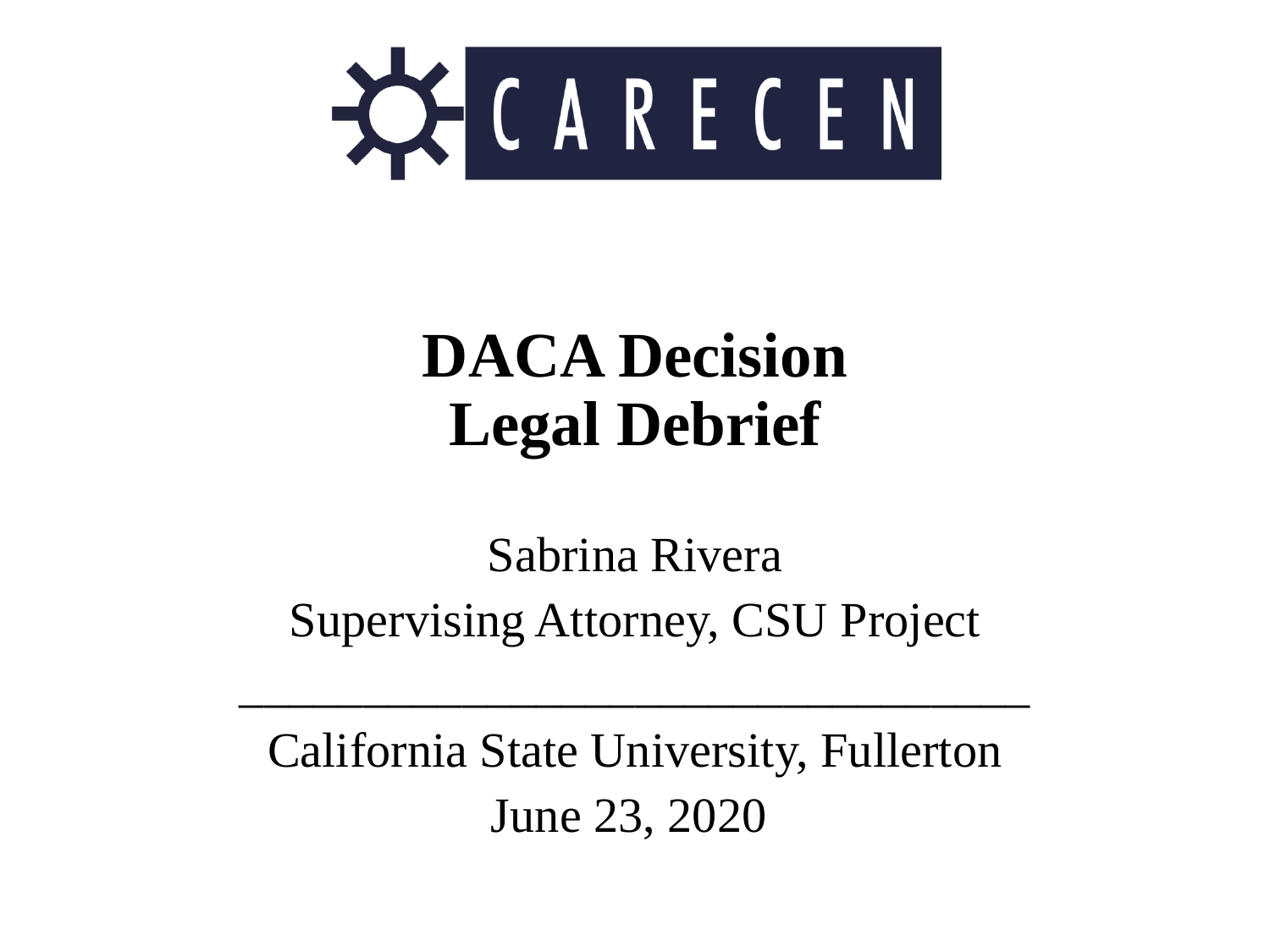## **Overview**

- Introductions
- DACA timeline: How did we end up here?
- Supreme Court Decision re DACA
- Applying for DACA for the first time
- Advanced parole
- CARECEN CSU Project
	- Services provided



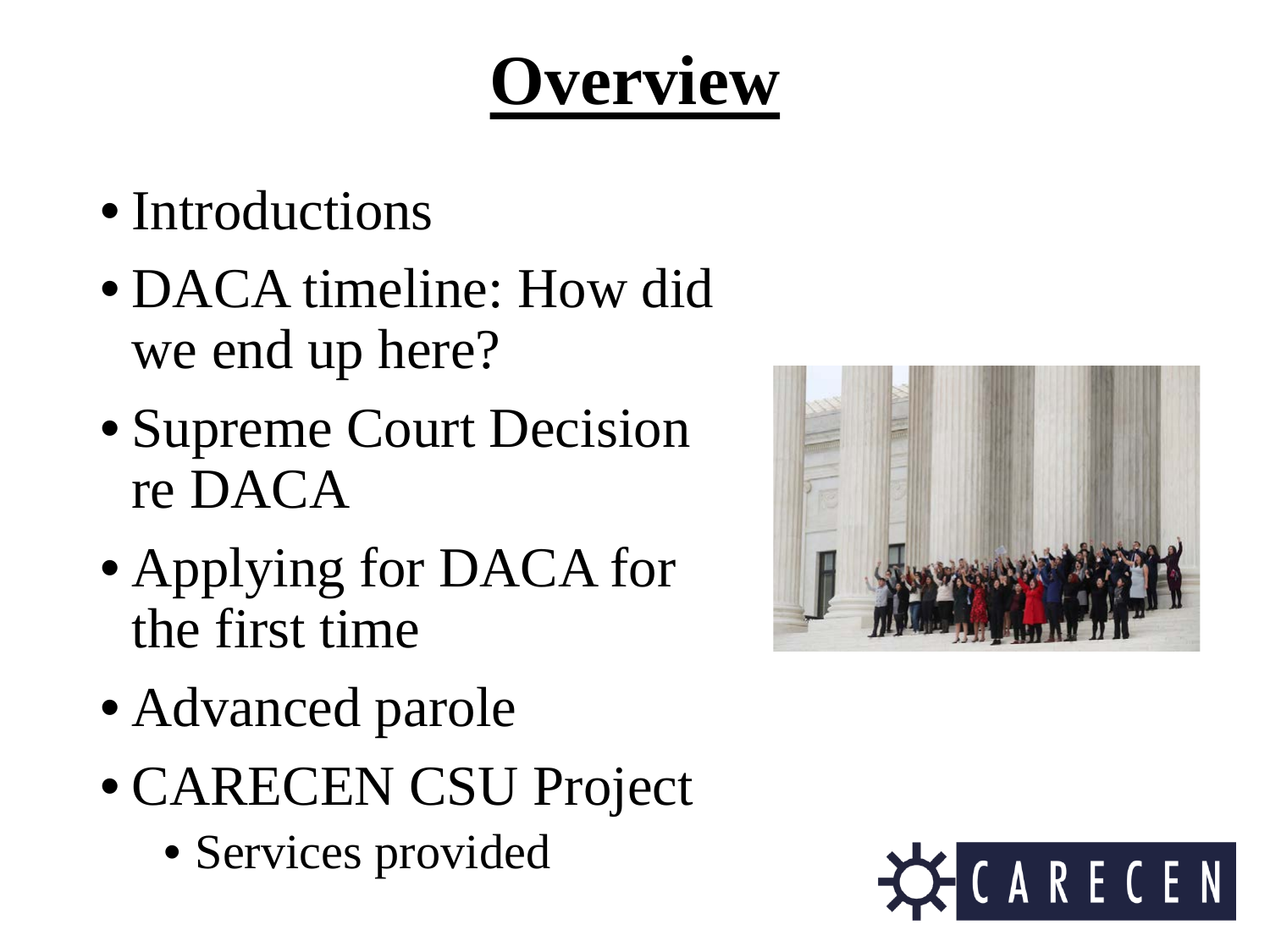# **DACA**

#### • **DACA: What is it?**

• Temporary deportation reprieve. Requires renewal every two years. If granted, granted work permit.

#### • **Supreme Court decision this year re DACA**

- Background
	- Sept. 2017 DACA termination.
	- Jan. 2018 injunction in place that allows DACA renewals to continue, no new DACAs
	- June 2020 SC announces decision
- Issues decided:
	- 1) Whether the decision to end DACA can be something the court can review at all, and, if so,
	- 2) Whether trump administration's decision to end was legal

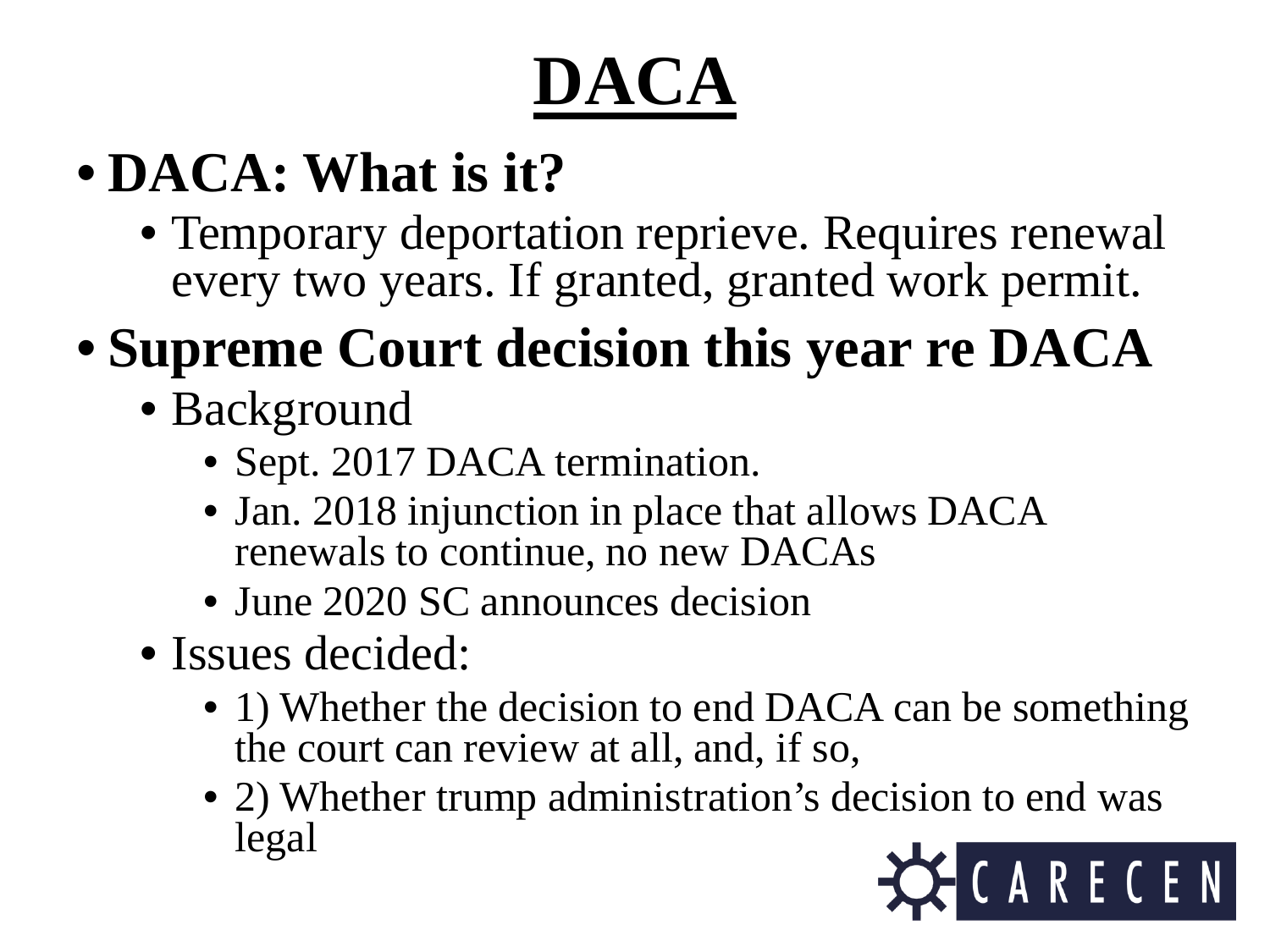## **DACA & U.S. Supreme Court Oral Arguments**

- Two issues at the Supreme Court:
	- (1) Whether the Trump Administration's decision to end DACA is an issue the court can review it all, and,
	- (2) If so, whether the decision to end DACA was legal?

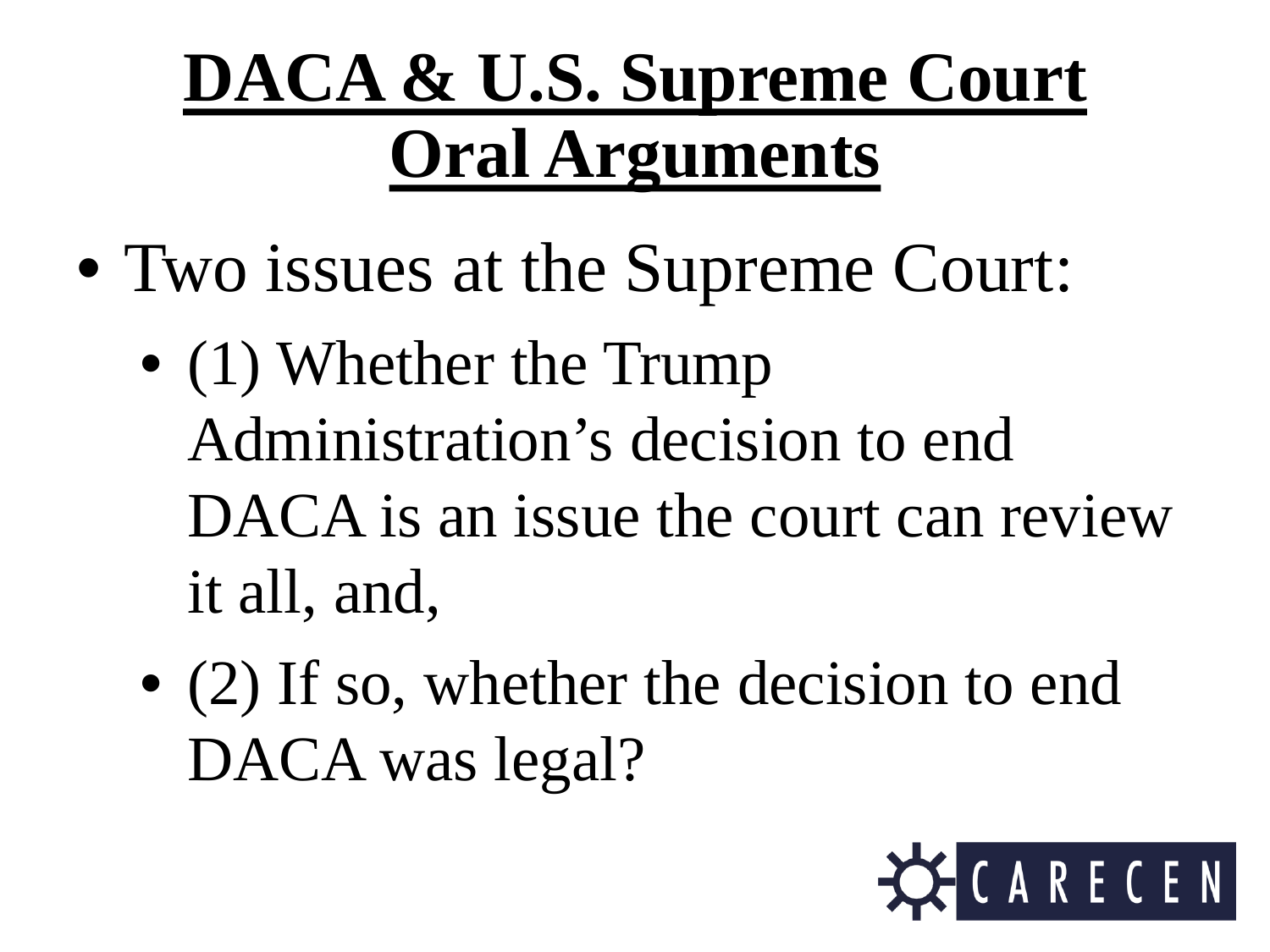## **Supreme Court Decision**

- 5-4 decision
- DHS decision to terminate DACA was reviewable in federal court, and
- The decision was "arbitrary and capricious" under the Administrative Procedure Act (APA)

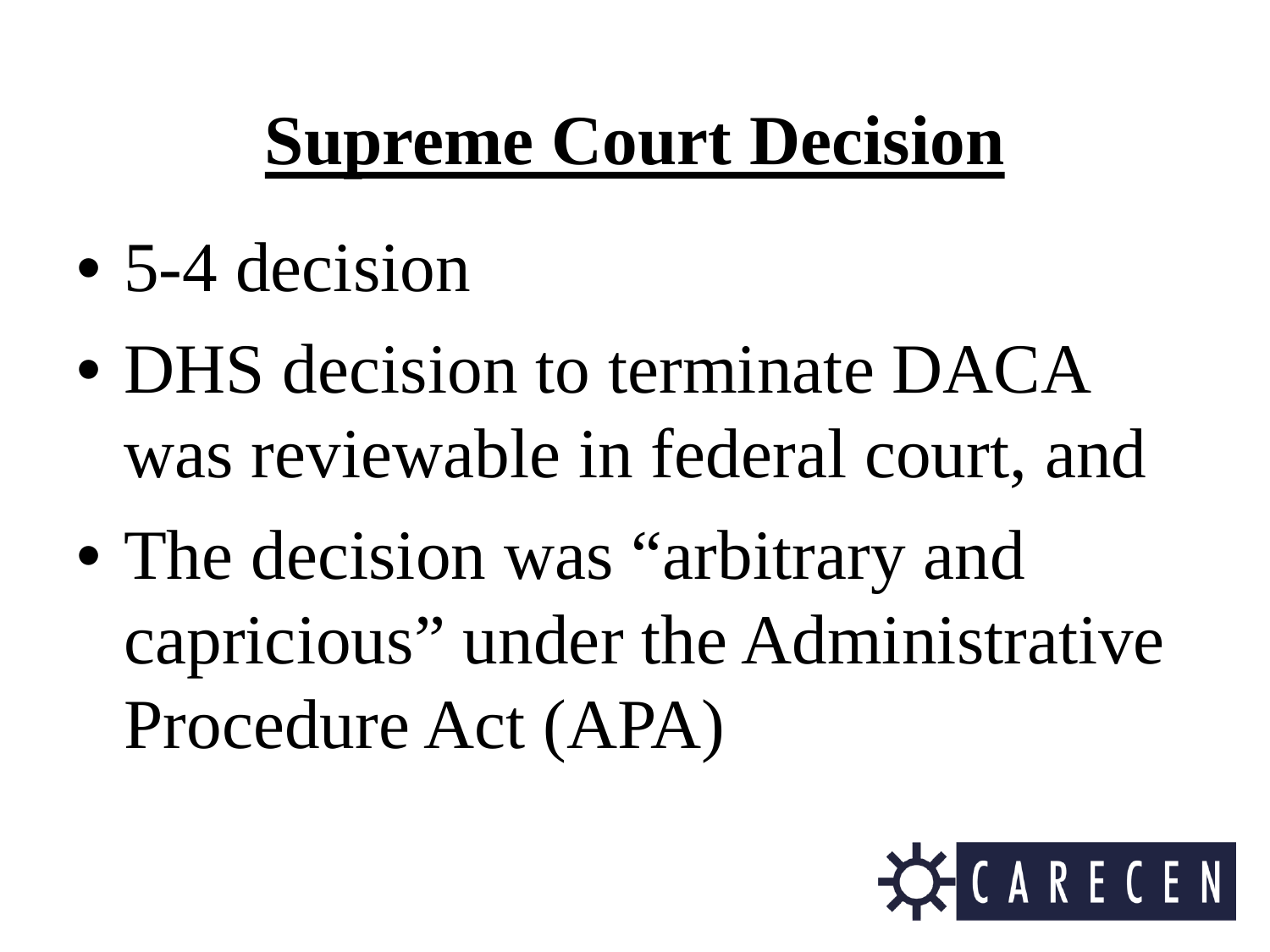## **Supreme Court Decision**

- Decision is limited to how DHS ended DACA in 2017
	- The Court found that DHS failed to provide a reasonable explanation for ending DACA
	- Unclear how DHS will proceed next
- Decision does NOT decide if DACA is lawful or good policy

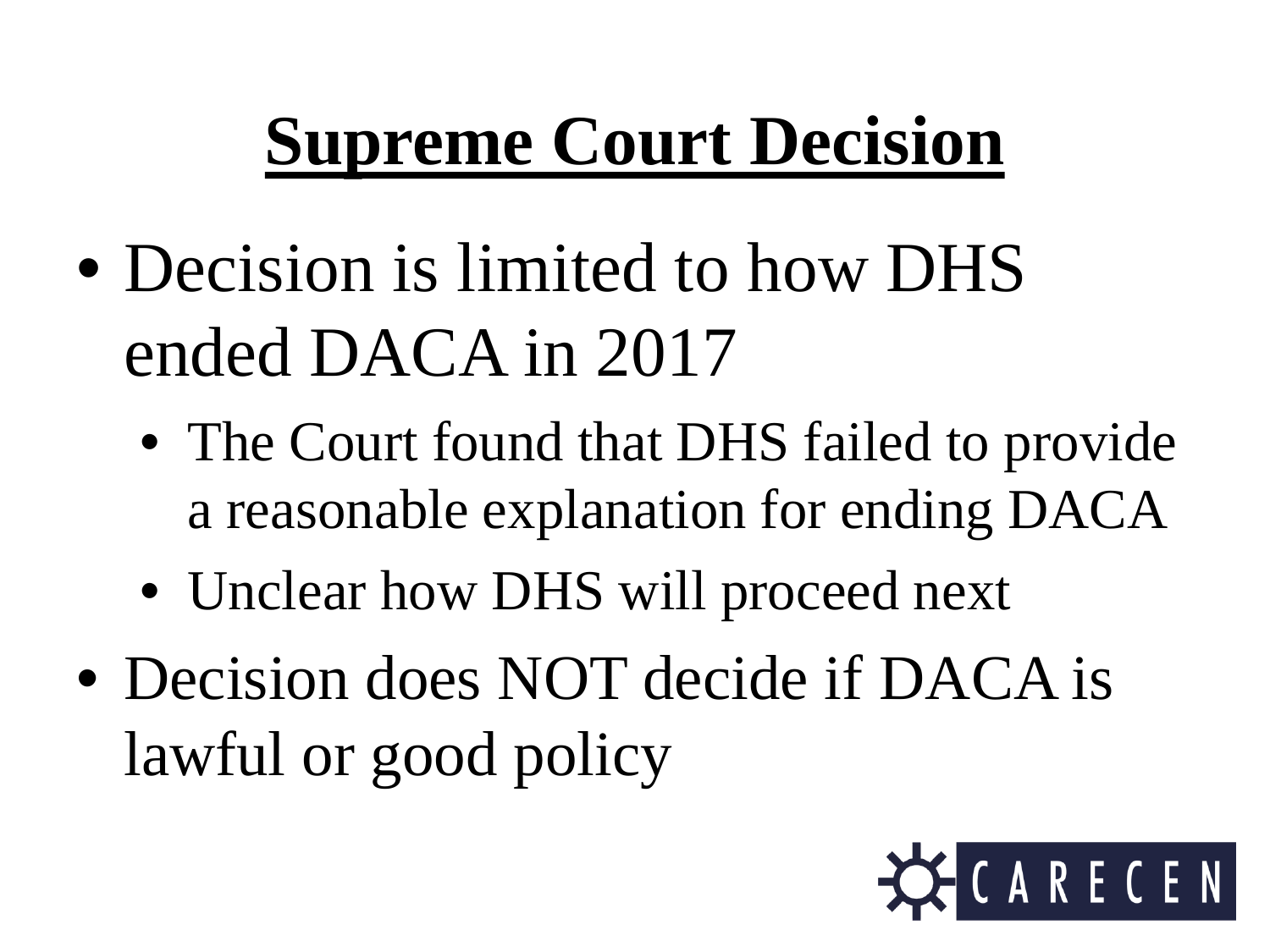## **What does this mean for me?**

- Advance parole should be reinstated
- Initial DACA application should be accepted
- DHS has not issued guidance, and it may take a while before it does
- DACA renewals continue

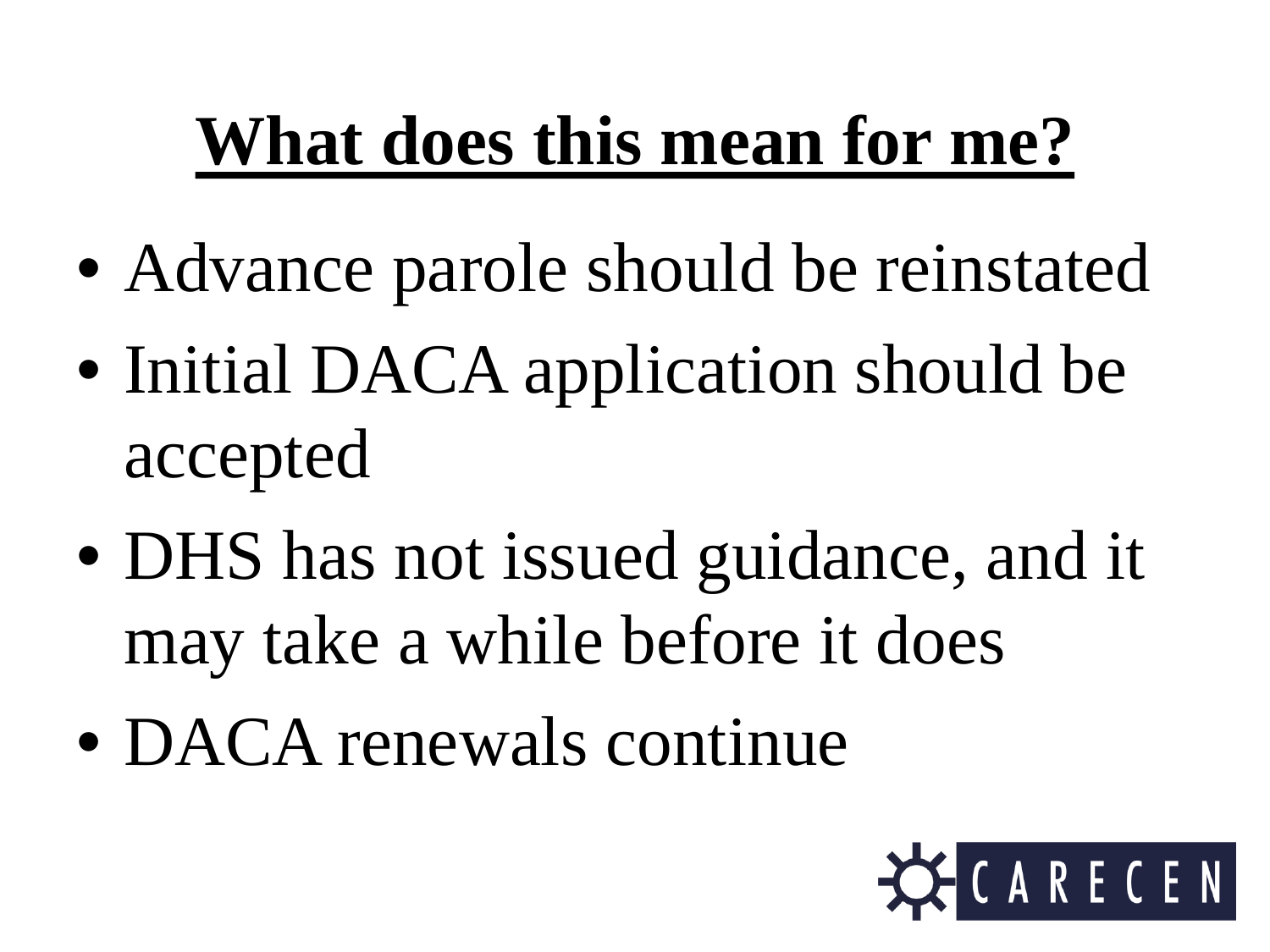# **FAQ**

- Can the Trump Administration end DACA again?
	- Yes, so the fight is not over
- What should I be doing now?
	- Organize
	- Mobilize
	- Educate

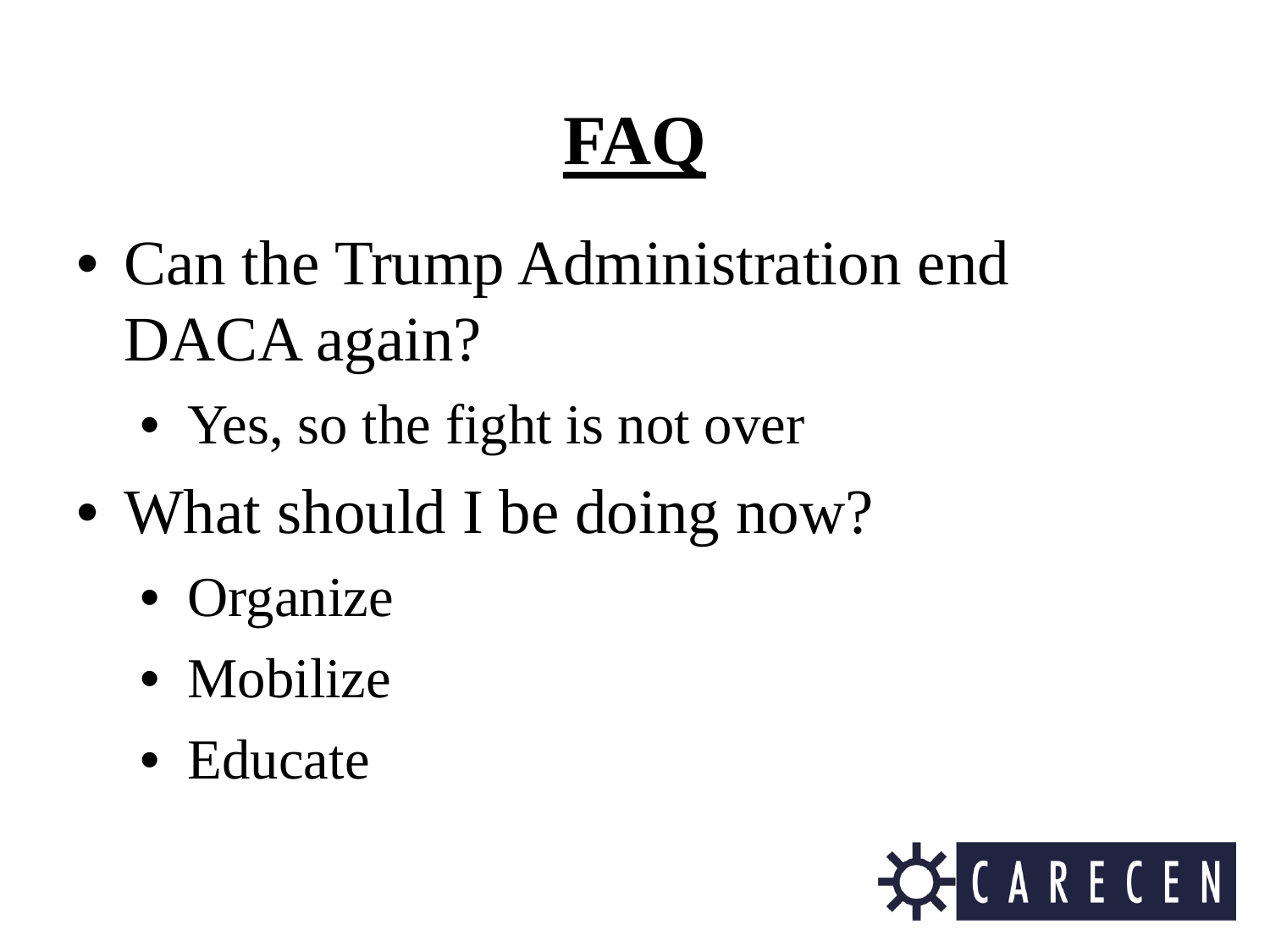# **FAQ**

- Applying DACA for the First Time
	- Upcoming workshops: follow CSUF's Titan Dreamers' Resource Center and CSULB's Dream Success Center
- Initial DACA requirements
	- Age, Presence, Education, Background
	- Make an appointment, gather documents showing presence from 2007, and identity documentsCARECEN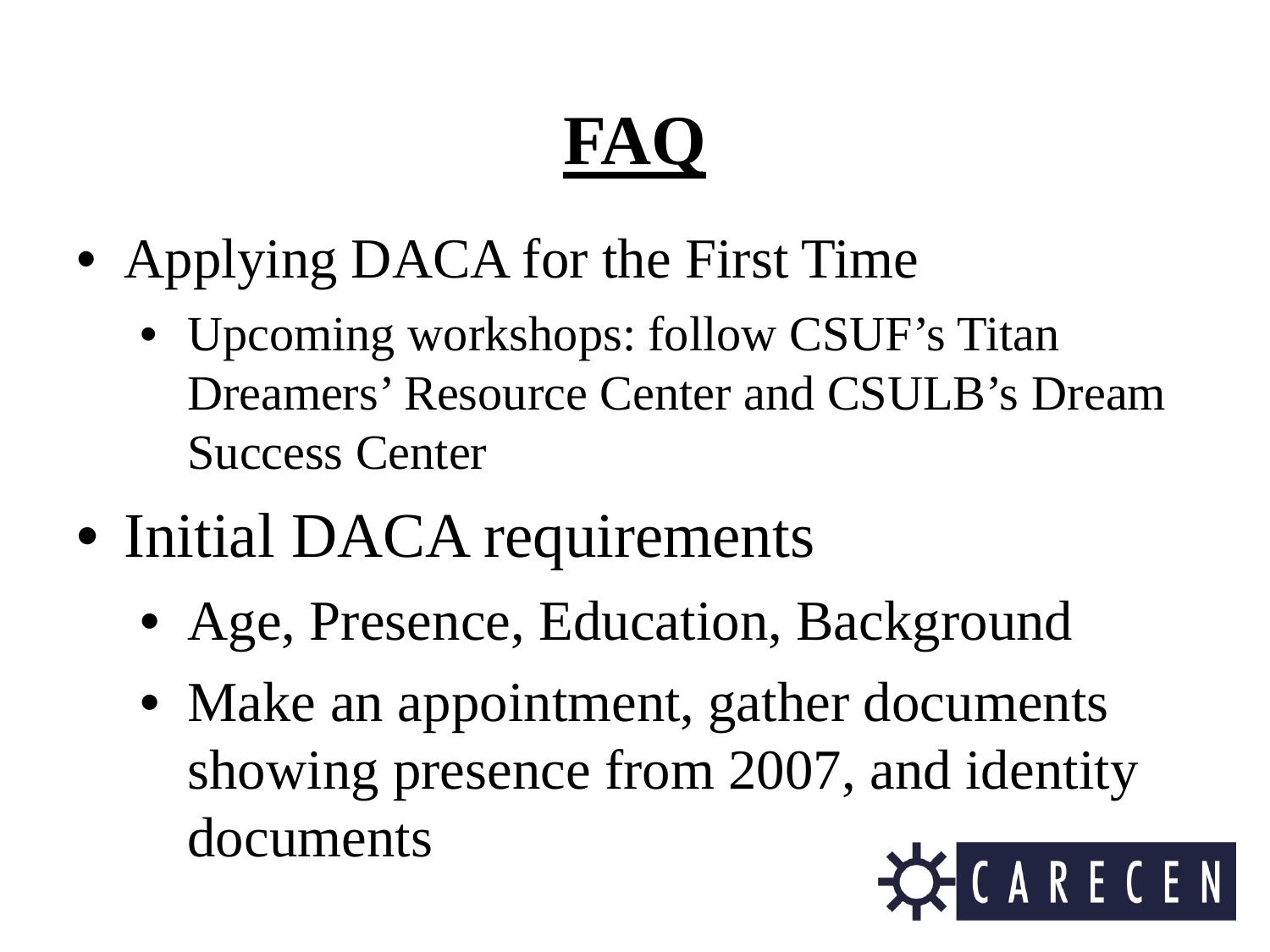# **FA**

- What is advanced parole?
	- DACA recipients can once again apply for permission to travel abroad and return to the U.S. and enter with lawful permission
	- Travel must be related to:
		- Humanitarian reasons
		- Educational reasons
		- Employment/professional opportunities
- USCIS has not announced any guidance

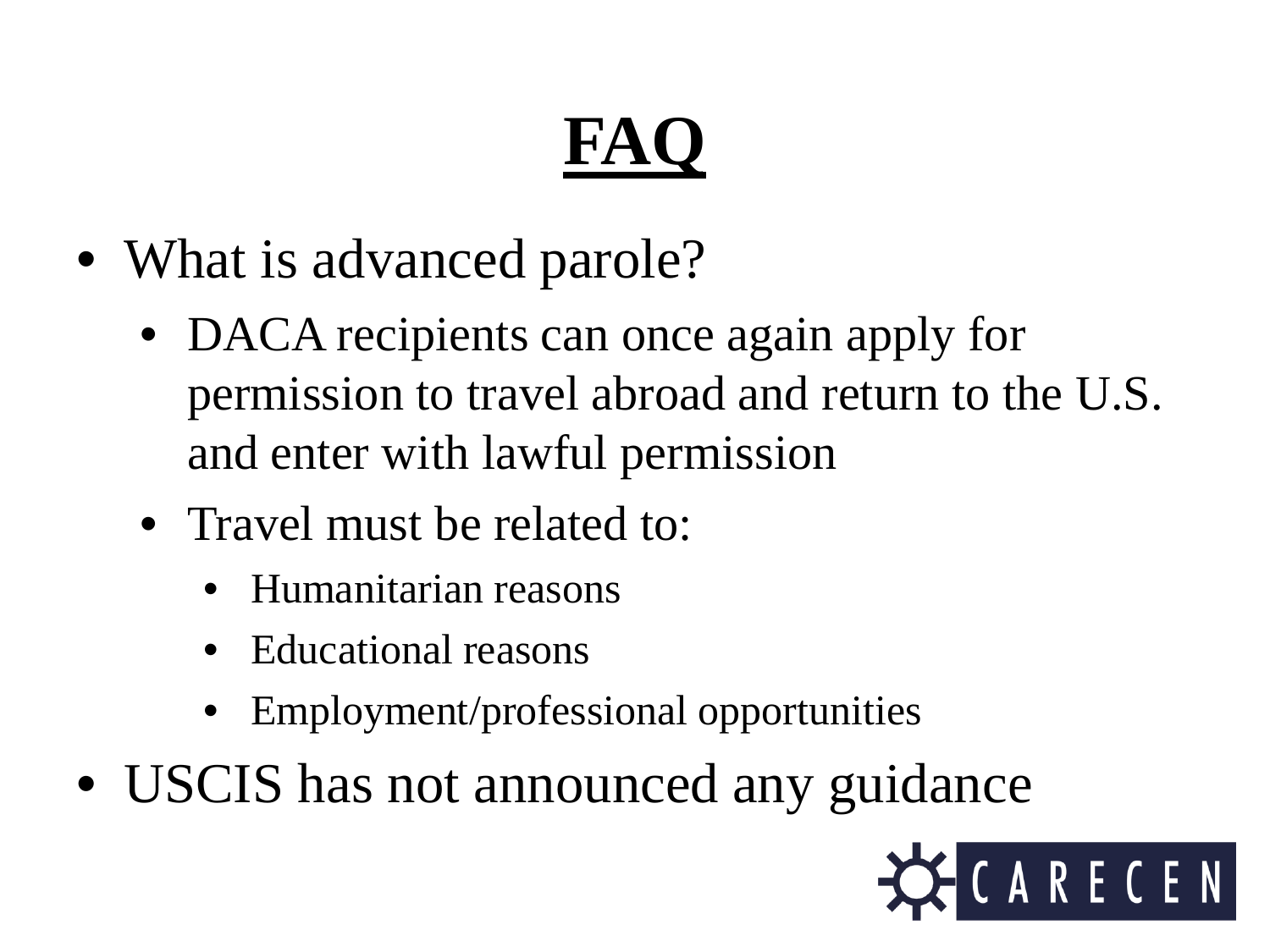# **CARECEN's Services**

- Legal representation
	- Limited to students, staff faculty and their families
	- Special immigrant juvenile status, humanitarian visas, family based petitions, citizenship/naturalization, removal defense, and more
- Consultations
- Workshops/Know Your Rights/Educational programs
- General support



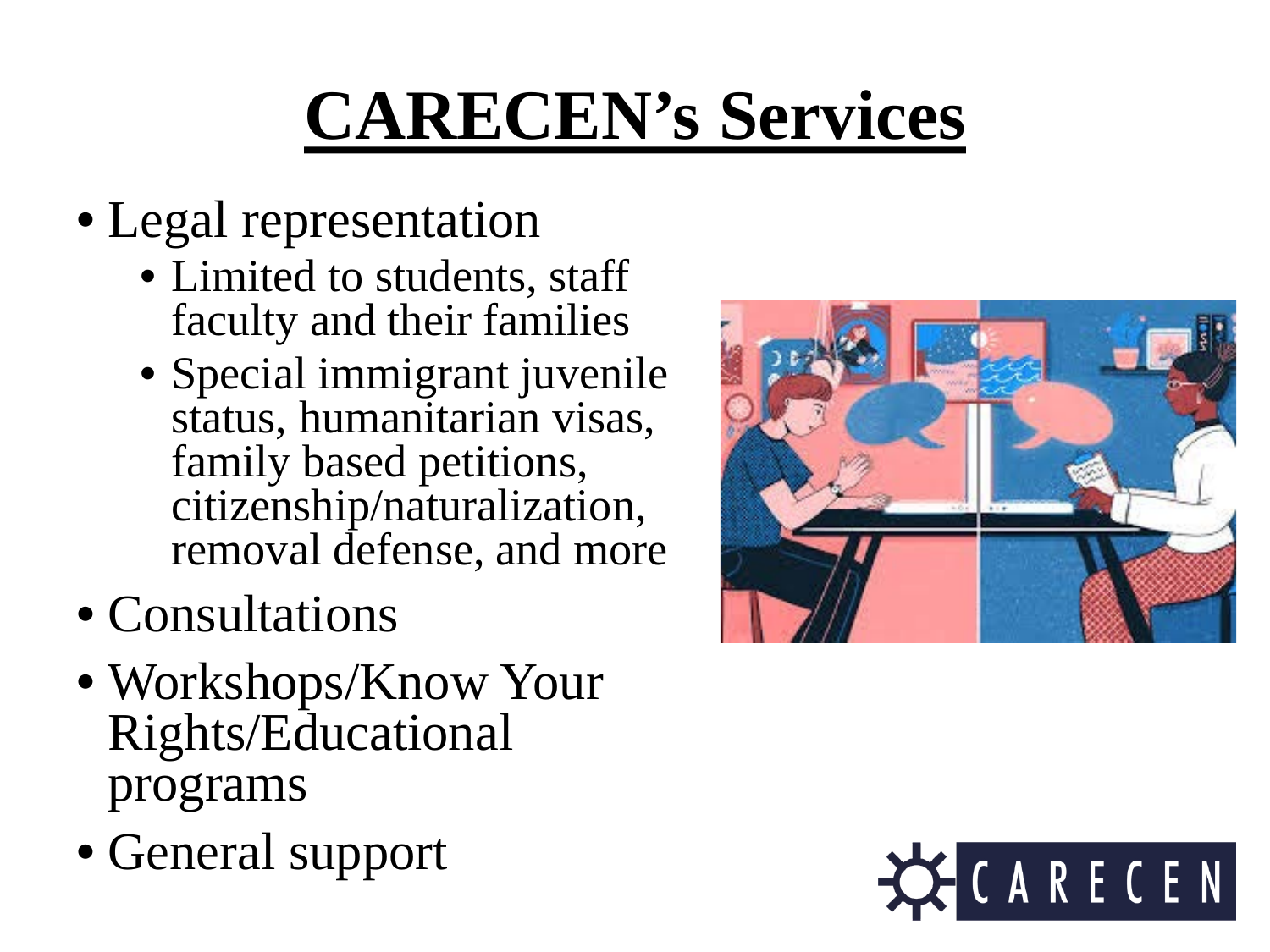# **Who is CARECEN and the CSU Project?**

**CARECEN:** Founded in 1983 by Salvadoran refugees and other human rights activists who worked to secure legal status for Central Americans fleeing civil war.

**CARECEN Legal Department:** The legal department provides direct legal representation to thousands of clients each year.

**CARECEN CSU PROJECT:** CSU Chancellor's Office/CA contracted CARECEN to provide legal services at eight CSUs.

#### **Locations**:

- Los Angeles 2845 W. 7th St., LA, 90005
- Van Nuys 16501 Sherman Way, Ste. 220, Van Nuys CA 91406
- San Bernardino
- Cal State Long Beach
- Cal State Los Angeles

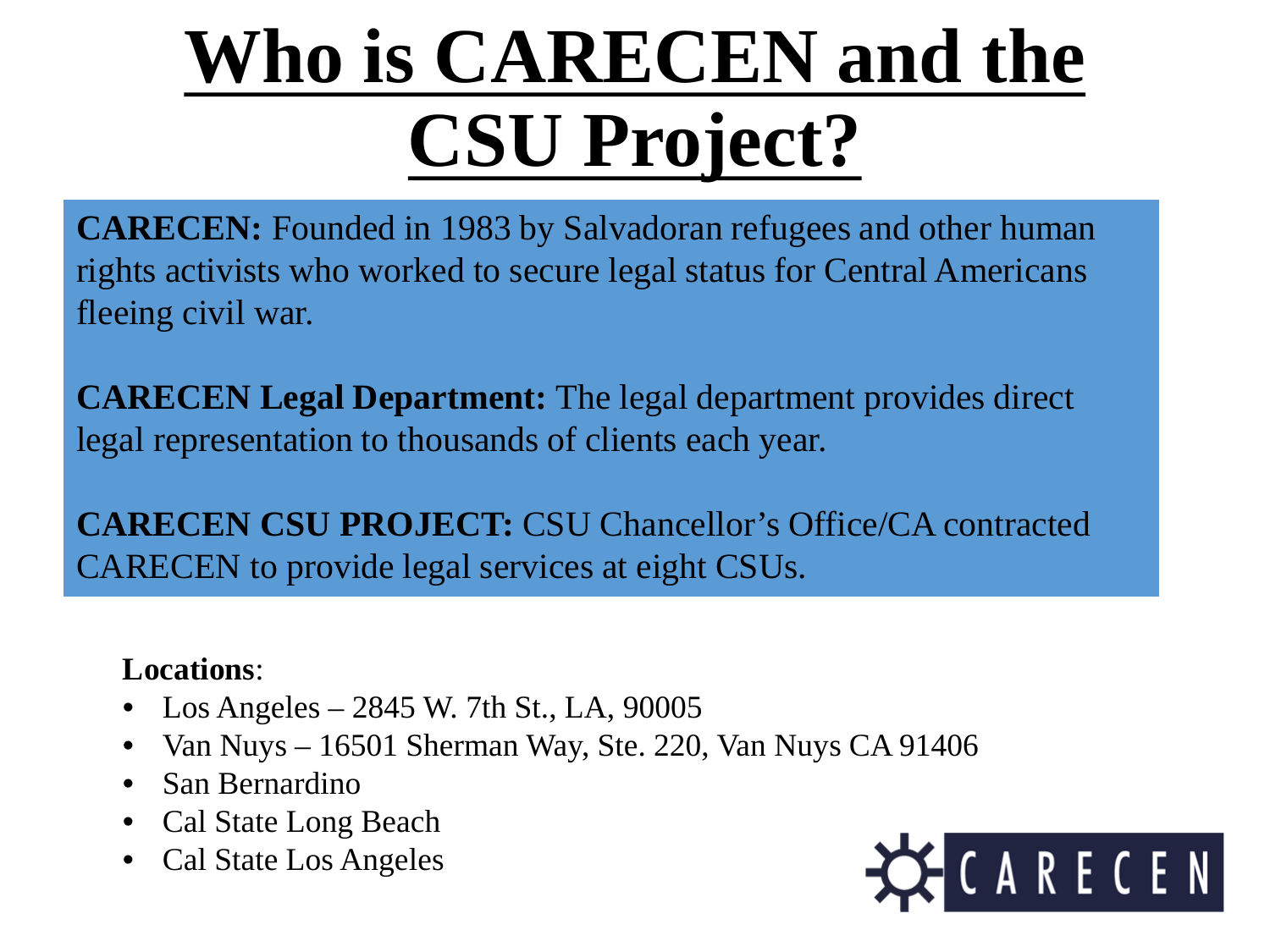#### **Questions?**

**Sabrina Rivera Supervising Attorney srivera@carecen-la.org (213) 385-7800 ext. 221**



**Sarai Herrera Legal Assistant sherrera@carecen-la.org (213) 385-7800 ext. 235**